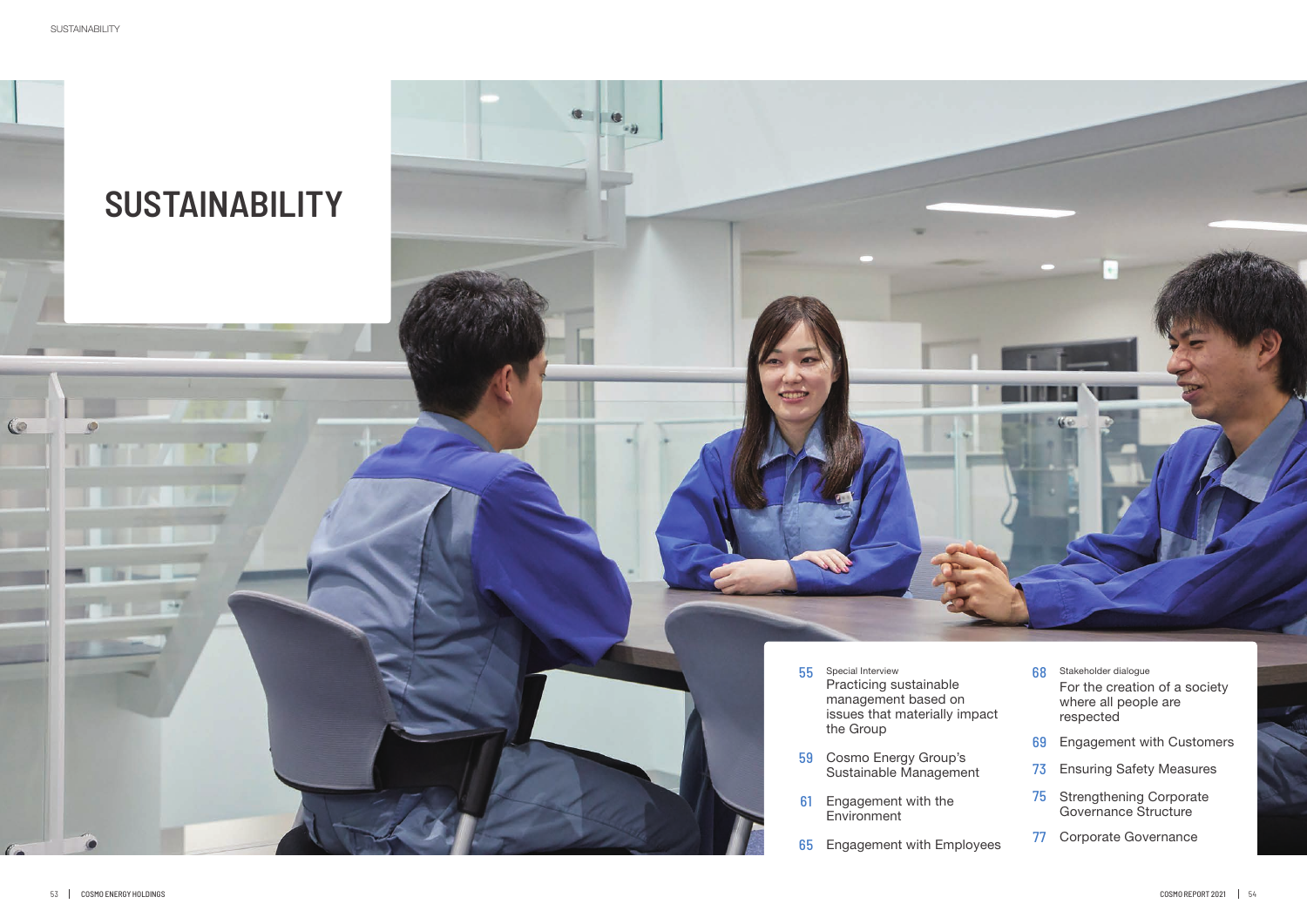## **Practicing** sustainable management based on issues that materially impact the Group



**Special Interview**

Representative Director and Group CEO

Hiroshi Kiriyama

Chair, Innovation for Cool Earth Forum (ICEF) Steering Committee Former Executive Director of the International Energy Agency (IEA) CEO, Tanaka Global, Inc. Nobuo Tanaka

**See page 18 for the material issue identification process.**

**Wr. Tanaka has held a wide variety** of positions in his career, having worked for the Ministry of Economy, Trade and Industry and having been the Executive Director of the International Energy Agency (IEA). He has acquired expertise related to the Group's business environment, so this talk will surely be meaningful. First, Mr. Tanaka, would you begin with a statement about this talk?

Cosmo Energy Holdings engages in dialogue with experts to identify the issues that materially impact the Group. As part of this initiative, we invited Mr. Nobuo Tanaka, the CEO of Tanaka Global, Inc., to talk with our president.

> **Tanaka** I think it is interesting to consider issues through discussions with many stakeholders. If you do not talk with your stakeholders, identifying material issues is difficult. You need to listen to the opinions of people outside and inside the company. We are doing this for the first **Kiriyama** time. Previously, we identified material issues internally as we were formulating consolidated medium-term management

plans. However, we have decided to review the issues and increase the transparency of the identification process in light of the social situations surrounding the Group, which are changing from moment to moment, and the growing importance of sustainability. Internal directors held a lively discussion. While minority opinions were also given, as long as we limit our discussions to inside the company we will end up with conventional thinking. This thinking is based entirely on our own logic. We want to know how things look from outside the company. I feel that it is important to know this. I would like to know your frank opinions. **What material issues have you** 

**Tanaka** I was surprised that your highest priority is climate change. I think it is great that, even though you are an oil company, you are engaging in activities with the awareness that climate action is the most important material issue. You have formulated the Oil & New strategy and have been making the Oil part as green as possible while expanding the New part. These have been the two pillars of your activities, yes?

identify this time?

**-** Please tell us about the recent situation surrounding the energy industry. **Tanaka** Recently, consumer behavior has changed greatly. Oil has been greatly affected by the new behavior patterns stemming from the COVID-19 pandemic. Therefore, oil companies all over the world face the issue of how to find new businesses as an oil company. I have been looking at energy from the supply side. I feel, however, that hereafter I need to look at it from the demand side. Dr. Fatih Birol, the current IEA Executive Director, says that the Paris Agreement "may be less difficult to realize than before." There are three reasons for this. One is the declining

**Kiriyama** We started by selecting 154

**Could you tell us your idea about** the catalyst for the revision of material issues in response to this movement, Mr. Kiriyama?

priority issues from other companies' examples, guidelines, and other sources, based on the GRI standards, the SDGs, and the SASB standards, and other guidance. We then narrowed the list down to 41 candidate material issues. Ten of these issues have been identified as the most important material issues at present. Regarding the environment, the E of ESG, we have selected three issues: product specifications, clean fuel blends and clean technology opportunities. Regarding social issues, the S of ESG, we selected occupational safety & health management and diversity and equal opportunity. The G in ESG is corporate governance, and in this area we selected five issues: safe operations and stable supply, risk management, compliance, structural reform of businesses that are the foundation for revenue, and ethics and integrity. I feel that the company will be in trouble in the future unless we get a handle on these issues. Therefore, we would like to listen to experts' opinions to improve our understanding of these issues.

**Tanaka** The same is true for Abu Dhabi and Saudi Arabia. When Saudi Aramco<sup>1</sup> held a Board of Directors meeting in Tokyo about five years ago, a question was asked: In what year do you think oil demand will reach its peak? U.S. economic analyst and energy expert Daniel Yergin answered, "I think that will happen in 2035." This is common knowledge among energy experts. However, I said, "It could happen before 2030." In fact, recently, some people have said that 2019 might have been the peak year because of COVID-19.

**Kiriyama** I see. To respond to this change, we have recently begun considering hydrogen, ammonia and methanation, $2$  for example. All in all, the conclusion is that going green will require a huge amount of renewable energy. We will increase renewable (energy) while also developing infrastructure for hydrogen and ammonia. We are planning to develop them in parallel, although we have no idea which will remain and which will become the mainstay.

**Wr. Tanaka, you also lecture** about gender balance and climate change. What do you think about diversity and equal opportunity, one of our material issues?

cost of renewable energy. The second is that more than 120 countries have declared they will achieve carbon neutrality by 2050. The third reason is the decarbonization of businesses. In the United States, the decarbonization movement is accelerating, mainly in the IT industry where Google, Apple, Facebook, and Amazon, called GAFA, are representative. The movement also involves supply chains. These companies are being followed by automakers, which have also begun to publish declarations of their goals for achieving carbon neutrality. This means that suppliers must decarbonize their energy sources in line with the decarbonization on the demand side. In this situation, the companies that supply parts to Apple and Mercedes must make carbon-neutral parts. In this way, the restrictions on both the supply and demand sides will greatly change the energy sector.

When we created the current **Kiriyama** mid-term plan (FY2018-FY2022), we rethought what would happen regarding oil in the future. Although we deal in fossil fuels, we factored the transition to a fossil-fuel-free society and an oil-free society into our long-term vision and there was heated internal discussion about it. While many oil companies turn to gas, this doesn't make much of a difference as gas is also a fossil fuel. An outside director of the Mubadala Investment Company (MIC) in the Emirate of Abu Dhabi also says that we should, "shift to a fossil-fuel-free society." This is why we made the big decision to shift our focus to renewable (energy). Employees accepted this idea smoothly because it is consistent with Cosmo's branding as a company that is focused on the environment. The term material issue was not yet familiar to us at that time. Looking back, I feel it was a discussion that led to the identification of material issues. And we were able to quickly embody that idea during the COVID-19 pandemic. Oil is a

complementary product. Crude oil is refined to produce many petroleum products, such as gasoline, jet fuel, diesel oil, and heavy oil. However, demand for jet fuel dropped suddenly due to the lockdowns and people voluntarily refraining from travel. Gasoline consumption has also been decreasing, which will result in a major change in the composition of oil products. It is difficult to fit the supply into these demand-side changes.

You are focusing your efforts on **Tanaka** wind power. I think this is the right choice. Above all, there is still significant room for growth in offshore wind power generation, so I personally place a lot of hope on it.

Every year since 2014, the **Tanaka** Innovation for Cool Earth Forum (ICEF) is held in Tokyo as a part of a Japanese government initiative. The purpose of this meeting is to have leaders from all over